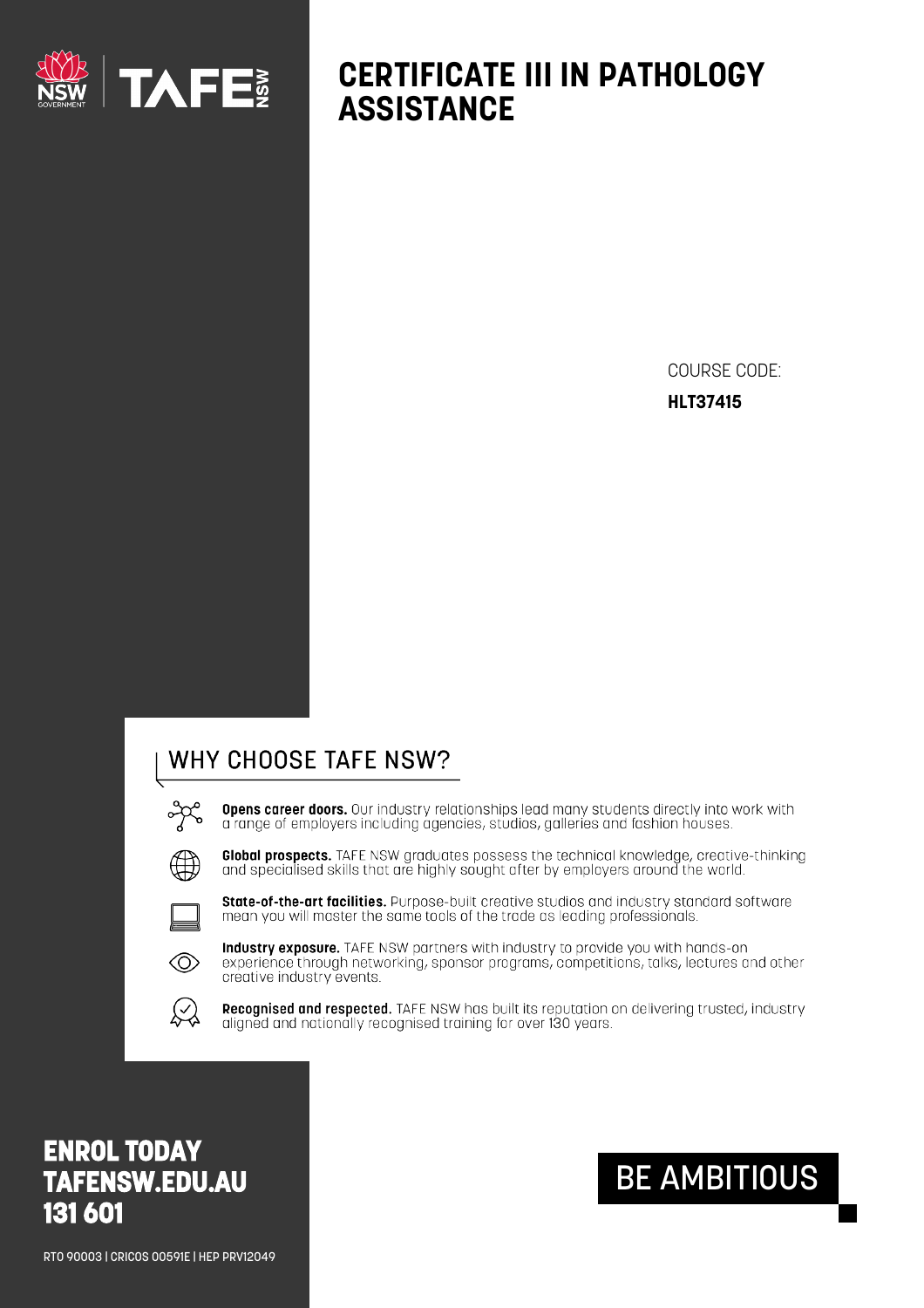

#### COURSE CODE

**HIT37415** 

#### **OUALIFICATION**

Certificate III in Pathology Assistance

#### TRAINING PACKAGE ENTRY REQUIREMENTS:

#### ENTRY REQUIREMENTS

There are no entry requirements for this qualification. You can enrol now.

#### **Traineeship**

TAFE NSW also offers the Certificate III in Pathology Assistance as a traineeship. To be eligible to enrol as a trainee you must:

- Be employed in the medical health care industry as this course is delivered in the workplace
- Have a signed traineeship contract

Thinking about a traineeship? Enquire today.

#### IS THIS COURSE RIGHT FOR YOU?

To be prepared for this course, it is recommended that you have:

- The skills to follow known routines and procedures
- An interest in community health
- Good organisational skills

If you need help preparing for study, contact us about your options.

#### **OVERVIEW**

The nationally recognised Certificate III in Pathology Assistance can help you play an important role in the growing health and community services industry. Build essential skills to work as a pathology assistant, specimen reception staff member or biomedical laboratory assistant.

#### LEARN NEW SKILLS

Through a mix of theory and practical course work, learn to:

- Communicate and work effectively in health or community services
- Work with diverse people
- Comply with infection prevention and control policies and procedures
- Receive, prepare and dispatch pathology specimens
- Participate in workplace health and safety

#### DEVELOP YOUR TALENT

Develop the attributes to help you get ahead:

- Follow routines and procedures
- Take responsibility for your own work under general supervision
- Combine communication, customer service and technical skills
- Use discretion and judgement to adapt and transfer your skills to different situations



### ■ **Traineeship Allowed** ■ **On campus** ■ **Full Time**